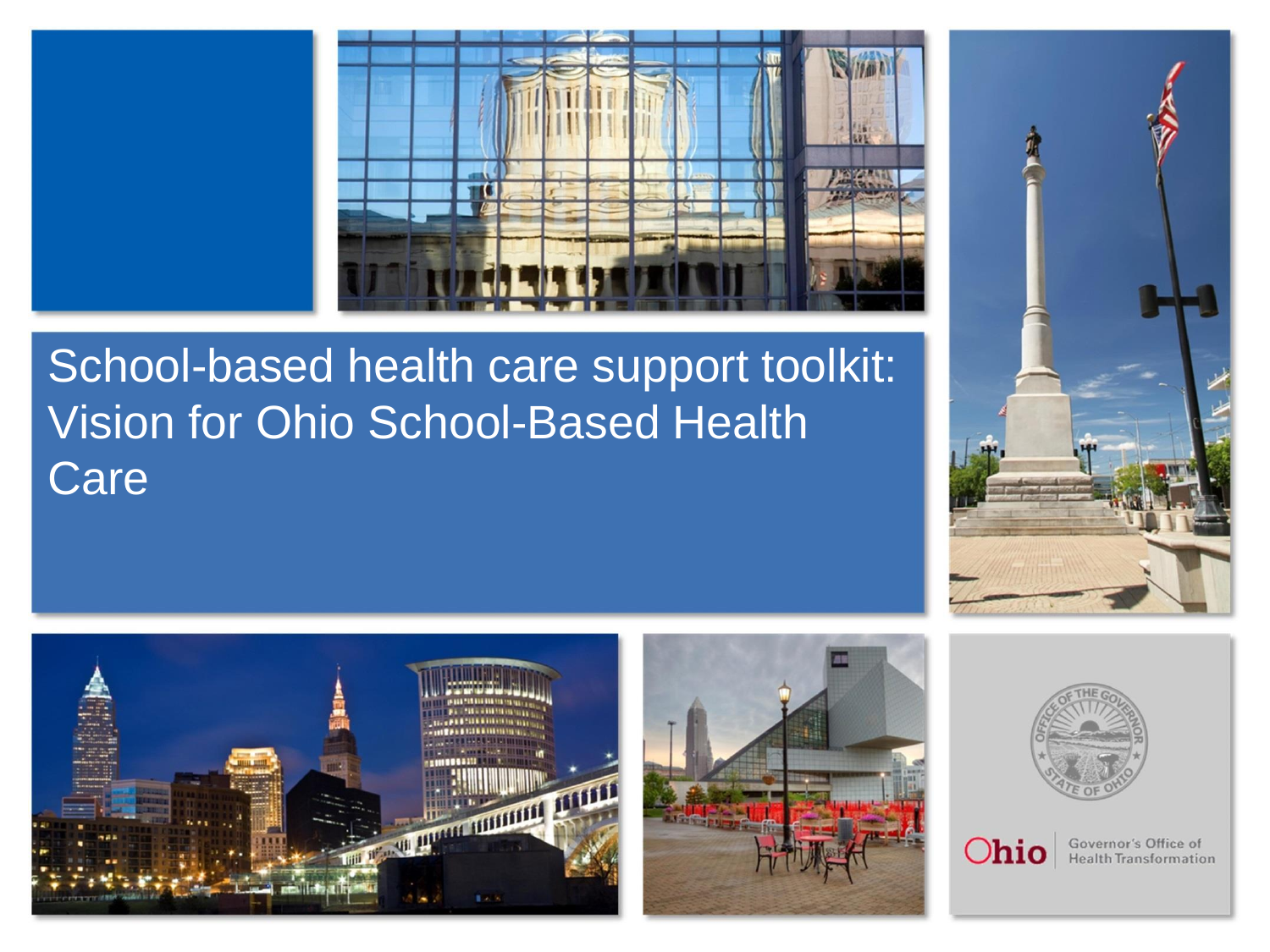Ohio School-Based Health Care seeks to create an accessible, connected community of caring adults around each student to keep them in class and learning

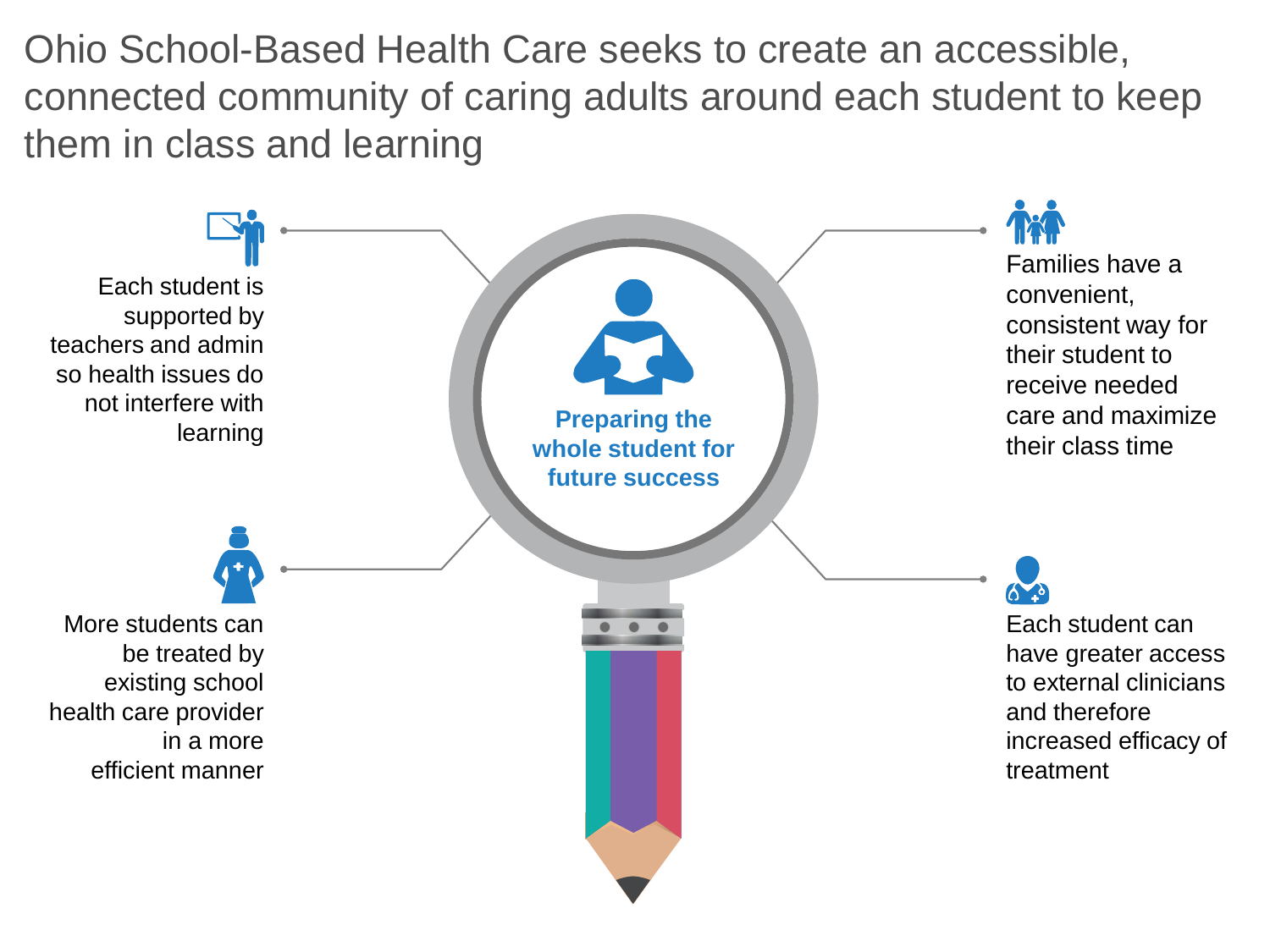### School-aged children in Ohio struggle with many common health issues that lead to academic issues



**Students with persistent health issues have a higher probability of school failure, lower grade retention, and higher dropout rates2**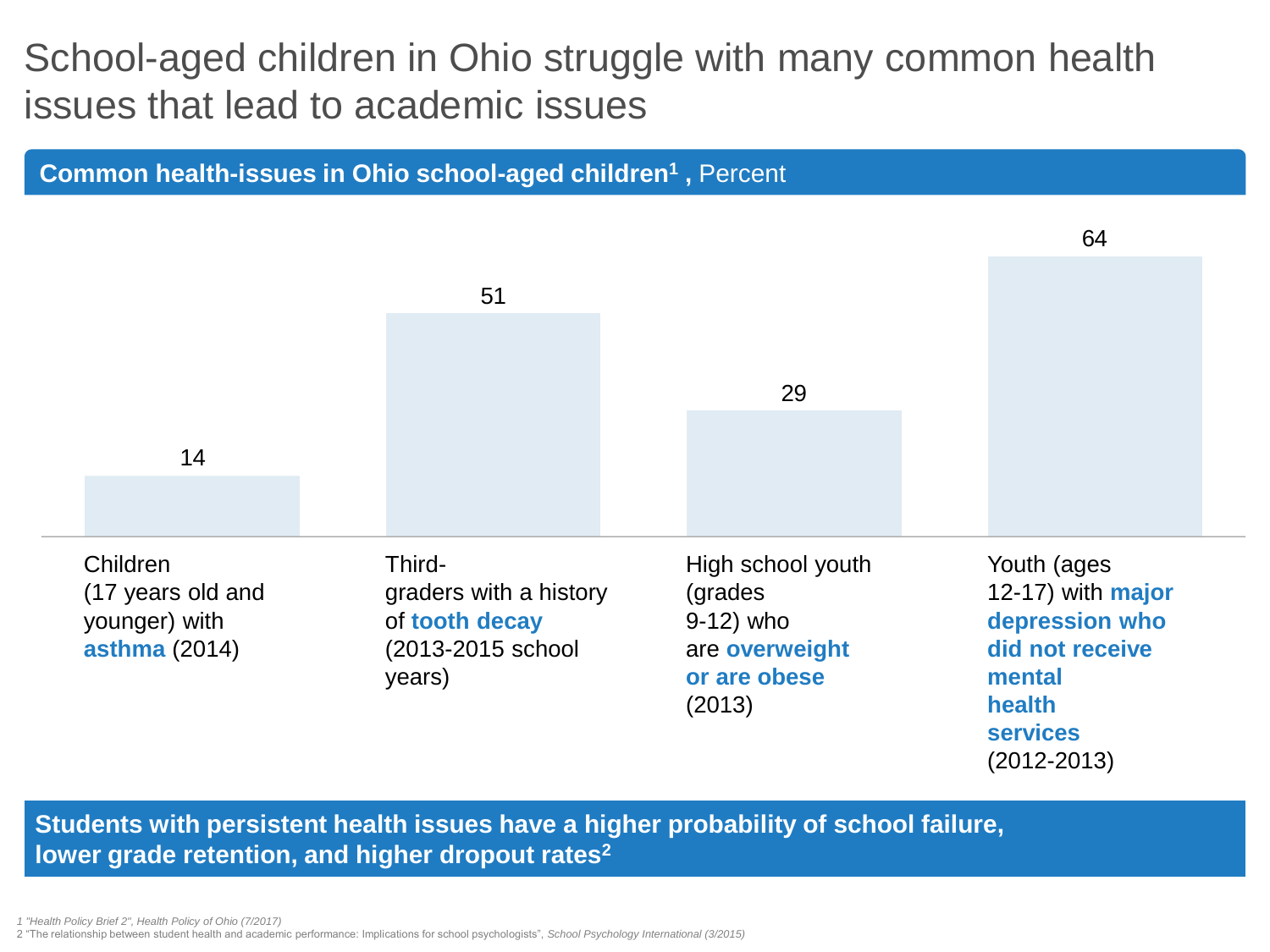## School-based health care initiatives have shown measurable impact on student health and consequently academic outcomes

#### **Outcomes from different nationwide school-based health care initiatives**

#### **Health outcomes**



**Academicrelated outcome**



**Academic achievement**



- **·** Improved access to care
- Improved mental health outcomes
- Improved oral health outcomes
- Improved vision outcomes
- Improved nutrition
- **Reduced hospitalizations**
- I ower rate of absenteeism
- Fewer disciplinary referrals
- **Fewer students in restrictive** classroom environments
- Reduced academic stress
- Improved community perception of school quality or safety

Improved grades

- **·** Improved test scores
- Increased classroom engagement

**Adolescents are 10X more likely to utilize school-based health for mental health services than a community health center or HMO<sup>1</sup>**

**In ~25 San Diego schools, a districtwide nutrition intervention significantly reduced student BMI<sup>2</sup>**

**Students in Dallas' School-Based Health Care program saw absences decrease by 50%; students utilizing mental health services had an 85% decline in disciplinary referrals3**

**In a sample of 400+ schools with and without schoolbased health care, parents and students in schools with health care rated "academic expectations" and "school engagement" significantly higher than in those without<sup>4</sup>**

**The Connecticut School-Based Health Care program found a 31% decrease in course failure among the 16K+ students that received services<sup>5</sup>**

1 "Use of Health and Mental Health Services by Adolescents Across Multiple Delivery Sites", *Journal of Adolescent Health (2003)* 2 San Diego M-SPAN program (2008)

3 Dallas Independent School District Youth and Family Centers Program (2000-2001)

4 US Department of Education Learning Environment Survey (2007)

5 Connecticut Association of School Based Health Centers (2011)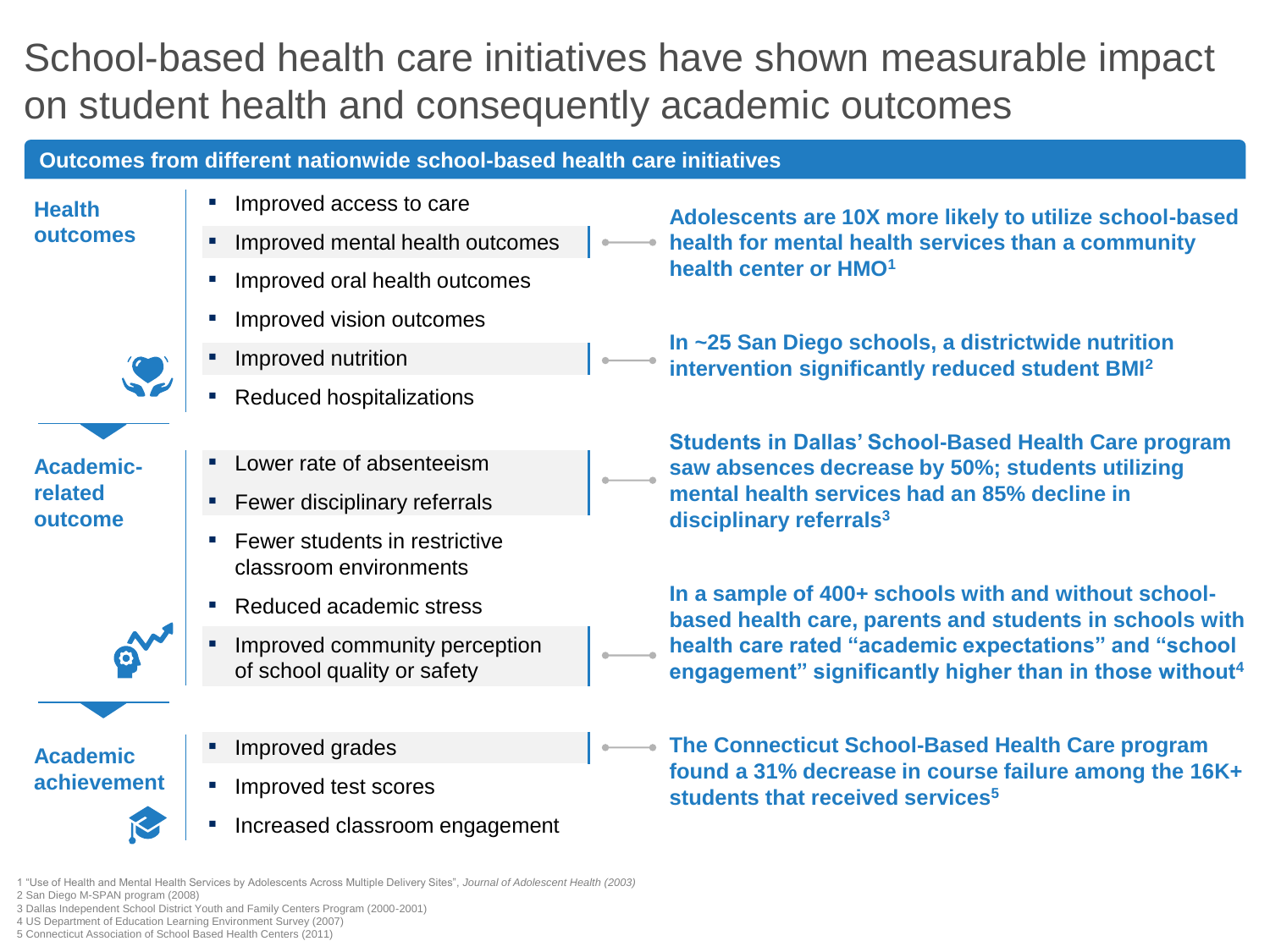School-based health care has shown transformative results across Ohio in a diverse set of communities with diverse needs

**How has school-based health care impacted your school community?**



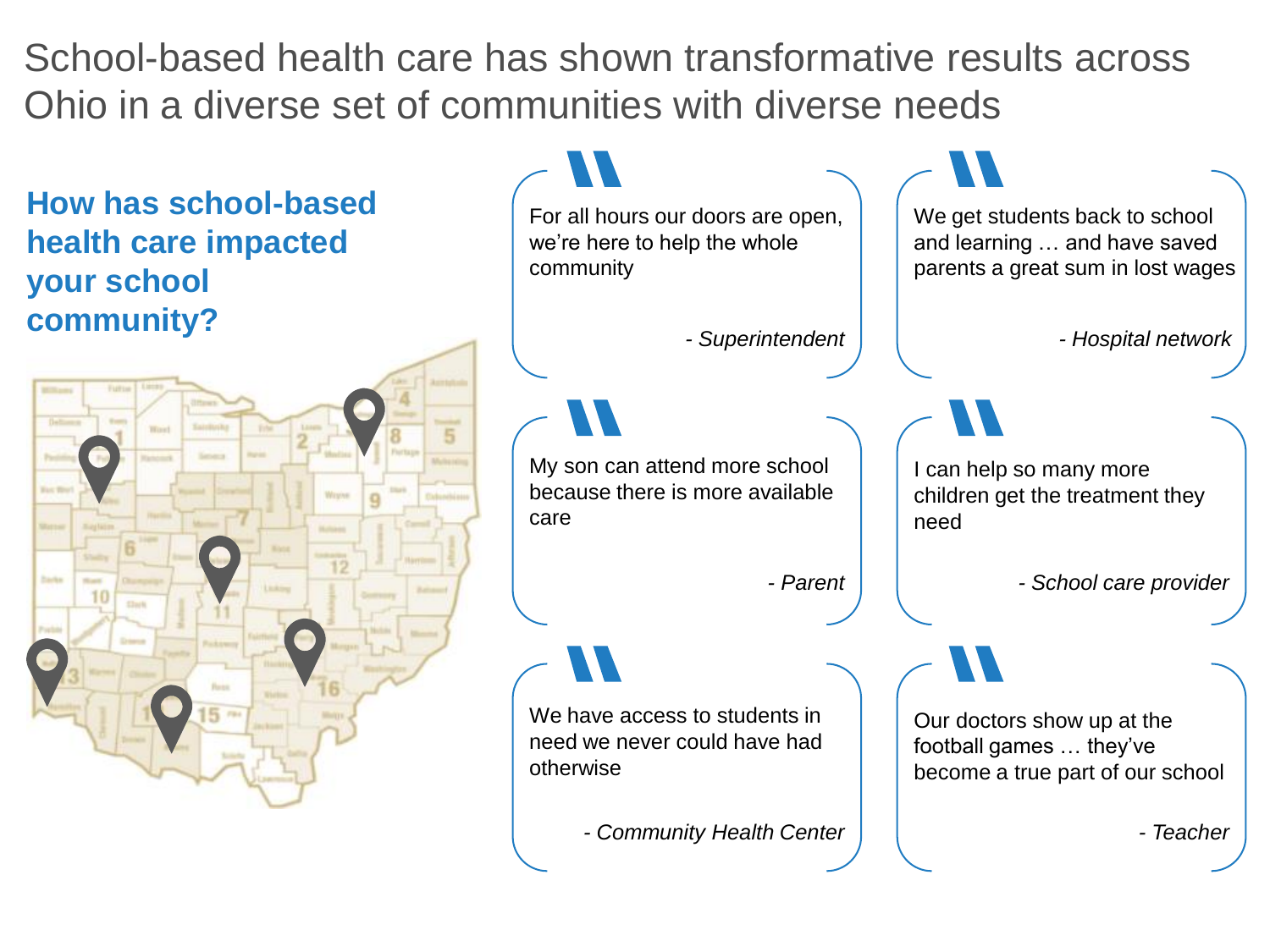### School-based health care has been defined in a range of ways – any could be appropriate depending on your community

- **School-based health in Ohio ranges from a large school health center that houses full-time medical staff to a smaller part-time clinic that may only have a single staff person**
- **Many school-based health efforts are housed on-site within renovated rooms or an adjoining building, while others are housed off-site and linked to providers through their facilities or a mobile clinic**
- **School-based health can include a range of culturally sensitive services, a list of common options schools have included is provided below:**

| <b>Primary</b><br><b>Care</b> | • Annual and sports physicals<br>TB testing<br>$\mathcal{L}_{\mathcal{A}}$<br>Hearing and vision screening<br>×.<br>Management of chronic conditions (e.g.<br>diabetes, asthma)<br>Immunizations and lab tests<br><b>CO</b><br>Reproductive health services<br>Over-the-counter medications and<br>×<br>prescriptions<br>Referrals to outside services<br>$\mathcal{L}_{\mathcal{A}}$ | <b>Mental</b><br><b>Health</b>                  | Alcohol and substance abuse<br>counseling<br>Mental health awareness and outreach,<br>including suicide prevention<br>Screening for depression<br>Individual, group, and family therapy<br>Crisis intervention<br>Clinical and behavioral case<br>management |
|-------------------------------|---------------------------------------------------------------------------------------------------------------------------------------------------------------------------------------------------------------------------------------------------------------------------------------------------------------------------------------------------------------------------------------|-------------------------------------------------|--------------------------------------------------------------------------------------------------------------------------------------------------------------------------------------------------------------------------------------------------------------|
| <b>Oral</b><br><b>Health</b>  | Screenings<br>$\mathcal{L}_{\mathcal{A}}$<br>Fluoride varnish<br><b>Sealants</b><br>a.<br>Dental cleanings<br>×,<br>Oral health education<br>Referrals to treatment and specialty<br>services off-site<br><b>Basic restorative services</b>                                                                                                                                           | <b>Other Wrap-</b><br>around<br><b>Services</b> | Health promotion and risk reduction<br>Nutrition and physical activity<br>promotion<br>HIV/AIDS and STI prevention<br>education<br><b>Pregnancy prevention</b><br>Peer health education and youth<br>advisory boards<br>Parent education programs            |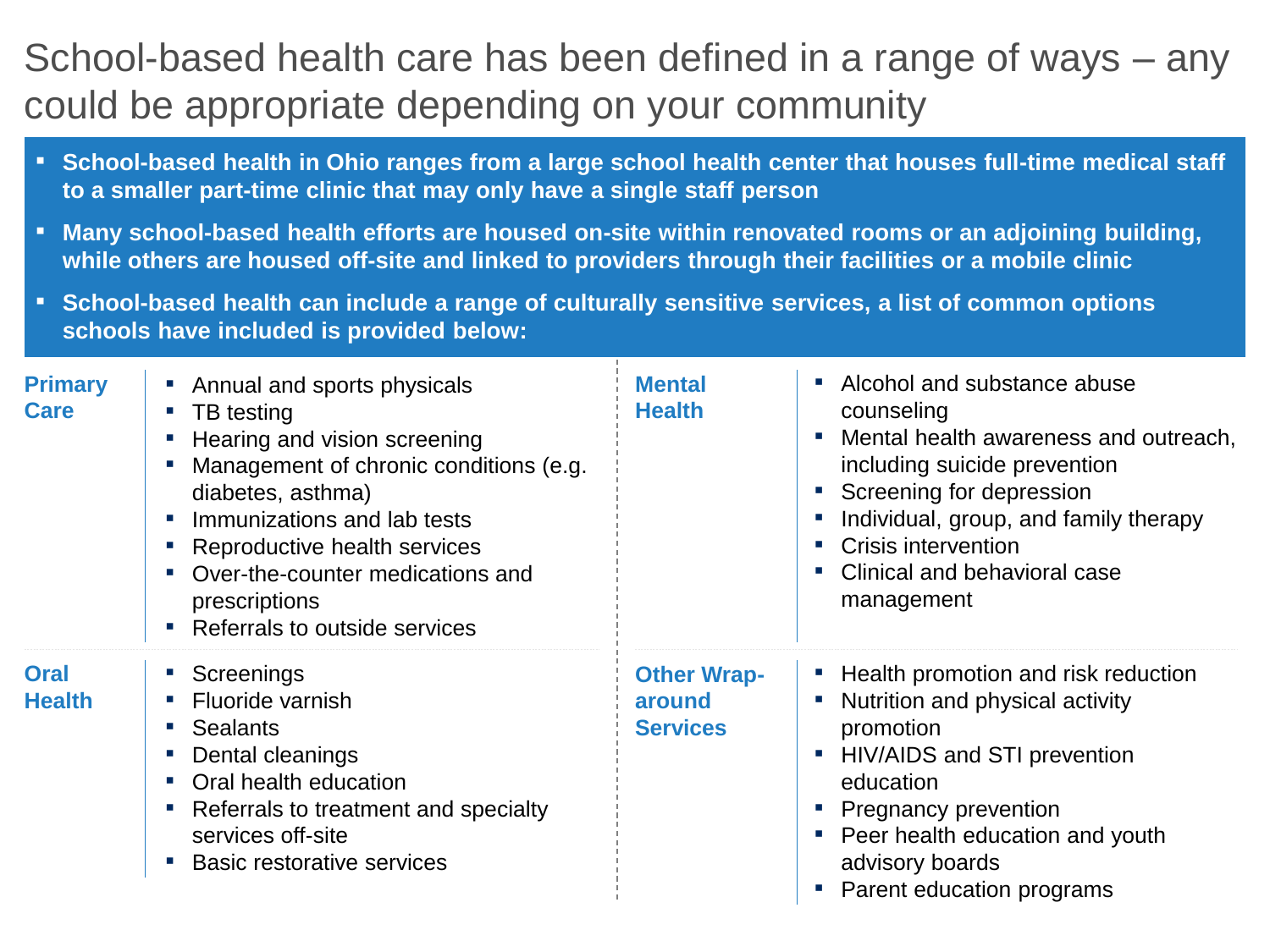Ohio School-Based Health Care's chief goal is reducing the rate of chronic absenteeism across the state

> **Chronic absenteeism is tied to both health and academic outcomes**

Students treated for recurring health issues are less likely to be chronically absent and more likely to respond to academic improvement efforts

Improved attendance is associated with higher math and reading achievement outcomes, educational engagement and social engagement

**School-based health care can have an impact**

School-Based Health Care initiatives have shown a significant effect on rates of absenteeism, tardiness and early dismissal, as well as level of student engagement in class